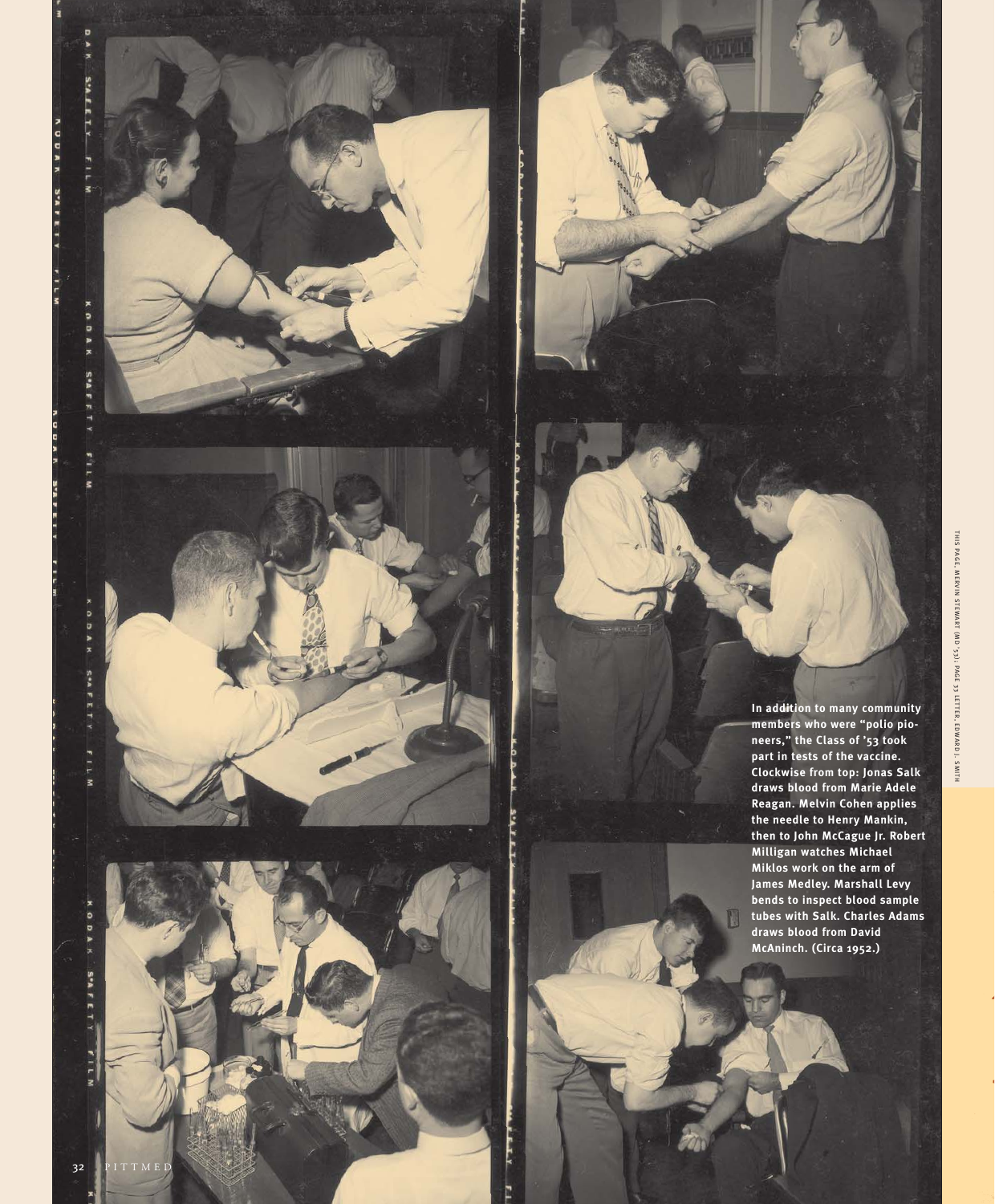# AMONG MY SOUVENIRS

#### **A POLIO SCRAPBOOK| BY ELAINE VITONE**

s the heat set in, parents told<br>their children to avoid<br>their children to avoid<br>1954. No trips to Kennywood. No after-<br>peops at the pool *Wash the fruit good* they their children to avoid crowds in the summer of noons at the pool. *Wash the fruit good,* they said. *It's polio season*.

Newscasts and March of Dimes telethons brought images of children with crutches, canes, braces, or wheelchairs or encased from the neck down in monstrous, negative-pressure ventilators known as iron lungs.

When letters and permission slips from Jonas Salk arrived in the mail during the school year, parents worried; they argued at the dinner table. This new vaccine, this clinical trial, was it safe enough for *their* children? The Sunday before the testing began, nationally syndicated gossip columnist Walter Winchell reported that the Salk

vaccine might actually kill them, and fear tightened its grip. Perhaps it was the thought of another generation in this stranglehold that convinced parents to sign those permission slips.

As part of this year's 50th-anniversary celebration of the Salk vaccine developed at the University of Pittsburgh, Pitt invited those who had participated in the clinical trials or wrestled with the disease firsthand to share their memories. Hundreds responded. Soon to become part of the University's archives, their accounts tell the story of how ordinary people helped win the struggle against one of the most crippling diseases in history.

**Even today, if I were to hear the gentle swishing of the ventilators, I would recognize the sound immediately. —Diana Ney, Pittsburgh** In 1946, Diana Ney started her first job out of school as a nurse at Municipal Hospital in Oakland. She worked to the mechanized rhythms of ventilators in the otherwise quiet of night. She could hear them all the way down at the nurses' station.

Nurses at Municipal were required to wear short sleeves, short hair, and short, unpolished nails. In this place where Ney's lifetime devotion to cleanliness began, she was unnerved to see the occasional mouse near the autopsy room, which Salk's team used as an animal lab. Tiny, white-furred mounds scooted along the halls dragging paralyzed hind limbs behind.

Ney learned to handle polio patients by their joints, mindful of the tender muscle bellies, and to watch patients closely through their acute phases, knowing the quicker the progression of symptoms, the bleaker the prognosis. Patients arrived with fevers and stiff necks, their hamstring muscles tightening as the disease began to take its toll. Children cried for their families, and young adults who'd been in their prime just months before struggled for the strength to clench their fists in frustration. Some patients depended on the staff for everything, right

> down to scratching their noses. Ney and her team brought the outside world to those confined to the hospital walls, reading newspapers and playing *Oklahoma!* and *South Pacific* records to pass the time.

> Some patients are as vivid to her now as they were 50 years ago: Patients like the schoolteacher who used to summon Ney down the hall over and over through the night shift—a ploy to keep herself awake. The teacher feared that she would stop breathing if she fell asleep in bed. She'd only let herself sleep in the iron lung. And patients like the G.I. who survived a war only to fall as a casualty of polio. That soldier's favorite record still turns in Ney's mind:

My encounter with Aussad why